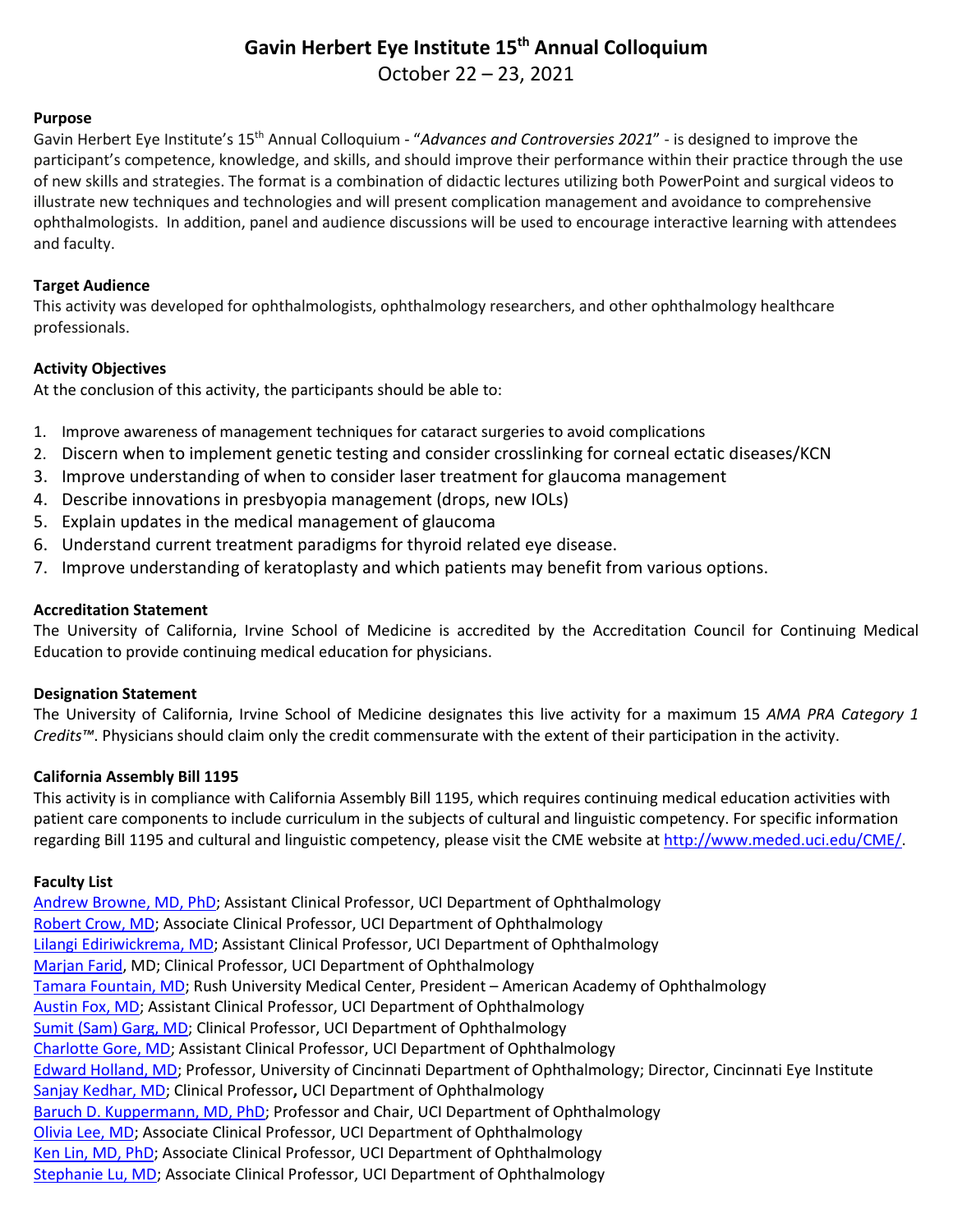[Mitul Mehta, MD;](https://www.faculty.uci.edu/profile.cfm?faculty_id=6081) Associate Clinical Professor, UCI Department of Ophthalmology [Sameh Mosaed, MD;](https://www.faculty.uci.edu/profile.cfm?faculty_id=5665) Clinical Professor, UCI Department of Ophthalmology [Vivek Patel, MD;](https://www.faculty.uci.edu/profile.cfm?faculty_id=6852) Clinical Professor, UCI Department of Ophthalmology [Mohammed Riazi Esfahani, MD;](https://www.faculty.uci.edu/profile.cfm?faculty_id=6599) Clinical Professor, UCI Department of Ophthalmology [Donny Suh,](https://www.faculty.uci.edu/profile.cfm?faculty_id=6966) MD; Clinical Professor, UCI Department of Ophthalmology [Jeremiah Tao, MD;](https://www.faculty.uci.edu/profile.cfm?faculty_id=5458) Clinical Professor, UCI Department of Ophthalmology [Matthew Wade, MD;](https://www.faculty.uci.edu/profile.cfm?faculty_id=6042) Associate Clinical Professor, UCI Department of Ophthalmology

#### **Agenda**

|                          | 15 <sup>th</sup> Annual Gavin Herbert Eye Institute Colloquium                                                                  |                                                     |                   |
|--------------------------|---------------------------------------------------------------------------------------------------------------------------------|-----------------------------------------------------|-------------------|
|                          | <b>Hebrid Event</b>                                                                                                             |                                                     |                   |
|                          | <b>Arnold and Mabel Beckman Center and Virtual</b>                                                                              |                                                     |                   |
|                          | <b>October 22-23, 2021</b>                                                                                                      |                                                     |                   |
|                          |                                                                                                                                 |                                                     |                   |
|                          | Friday, October 22, 2021                                                                                                        | <b>SPEAKER</b>                                      |                   |
|                          |                                                                                                                                 |                                                     |                   |
|                          | 7:00 - 8:00 AM Registration / Continental Breakfast                                                                             | <b>Lobby and Dining Room</b>                        |                   |
|                          |                                                                                                                                 |                                                     |                   |
| $8:00 - 8:10$ AM         | <b>Velcome</b>                                                                                                                  | Baruch D. Kuppermann, MD, PhD. Sumit (Sam) Gard, MD |                   |
| $8:10 - 10:10$ AM        | <b>Retinal Disease: Imaging, Surgery, and Therapeutics</b>                                                                      | Moderator: Andrew Browne, MD, PhD                   |                   |
|                          | Top 5 retina referrals - what to know                                                                                           | Mitul Mehta, MD                                     |                   |
|                          | Pearls and current indications for intravitreal injections.                                                                     | Stephanie Lu, MD                                    |                   |
|                          | ROP - past, present, and future.                                                                                                | Donnu Suh, MD                                       |                   |
|                          | Interpretation of retinal imaging for the non-retinal specialist                                                                | Baruch D. Kuppermann, MD. PhD                       |                   |
|                          | New thoughts in central serous chorioretinopathy and pachychoroid diseases.                                                     | Andrew Browne, MD, PhD                              |                   |
|                          | Use of endoscopy in UGH syndrome and IOL exchange.                                                                              | Mohammad Riazi, MD, and                             | Sanjau Kedhar, MD |
|                          | UCI Gavin Herbert Eye Institute - A partner to your practice and the community                                                  | Baruch D. Kuppermann, MD. PhD                       |                   |
|                          | Interactive discussion                                                                                                          | Facultu                                             |                   |
|                          |                                                                                                                                 |                                                     |                   |
|                          | 10:10 - 10:35 AM Morning Break with Exhibitors                                                                                  | <b>Atrium</b>                                       |                   |
|                          |                                                                                                                                 |                                                     |                   |
|                          | 10:35 AM - 12:15 Ocular Surface Disease and Updates in Corneal Disease                                                          | Moderator: Marian Farid, MD                         |                   |
|                          | Genetic testing and crosslinking: current approaches to KCN                                                                     | Sumit (Sam) Gard, MD                                |                   |
|                          | Roger F. Steinert Memorial Lecture - Evolution of keratoplasty                                                                  | Edward J. Holland, MD                               |                   |
|                          | Algorithm to ocular surface disease                                                                                             | Matthew Wade, MD                                    |                   |
|                          | Top 5 cornea referrals - what to know                                                                                           | Marian Farid, MD                                    |                   |
|                          | Most common management mistakes in HSV keratitis<br>Interactive discussion                                                      | Edward J. Holland, MD<br>Faculty                    |                   |
|                          |                                                                                                                                 |                                                     |                   |
|                          | 12:15 - 1:00 PM   Lunch and Interactive Discussion                                                                              | <b>Dining Room</b>                                  |                   |
|                          | 1:05 - 3:05 PM   The Complexities of the Anterior Segment                                                                       | Moderator: Sanjau Kedhar, MD                        |                   |
|                          | Same day bilateral cataract surgery                                                                                             | <b>Austin Fox, MD</b>                               |                   |
|                          | Iris closure and iris implants.                                                                                                 | Matthew Wade, MD                                    |                   |
|                          | MIGS - options and the future  what can we expect                                                                               | Ken Lin, MD, PhD                                    |                   |
|                          | Correction of presbyopia - what's here and what's coming-                                                                       | Sumit (Sam) Gard, MD                                |                   |
|                          | The key to refractive IOL success - avoiding corneal pitfalls                                                                   | Edward J. Holland, MD                               |                   |
|                          | Complex cataract case panel                                                                                                     | Sumit (Sam) Garg, MD                                |                   |
|                          | Interactive discussion                                                                                                          | Faculty                                             |                   |
|                          |                                                                                                                                 |                                                     |                   |
|                          | 3:05 - 3:30 PM Afternoon Break with Exhibitors                                                                                  | <b>Atrium</b>                                       |                   |
|                          |                                                                                                                                 |                                                     |                   |
|                          | 3:30 - 5:00 PM   General Ophthalmology Update                                                                                   | Moderator: Lilangi Ediriwickrema, MD                |                   |
|                          | Current paradigms in myopia control.                                                                                            | Charlotte Gore, MD                                  |                   |
|                          | How artificial intelligence can improve glaucoma medication compliance<br>Top 5 neuro referrals - what to do if I don't answer. | Ken Lin, MD, PhD<br>Wade Crow, MD                   |                   |
|                          | Ocular surface reconstruction - from simple to advanced                                                                         | Marian Farid, MD                                    |                   |
|                          | Keratatis: how advanced imaging can help                                                                                        | Olivia Lee, MD                                      |                   |
|                          | Interactive discussion                                                                                                          | Faculty                                             |                   |
|                          |                                                                                                                                 |                                                     |                   |
| 5:00 - 6:00 PM Reception |                                                                                                                                 | <b>Atrium</b>                                       |                   |
|                          |                                                                                                                                 |                                                     |                   |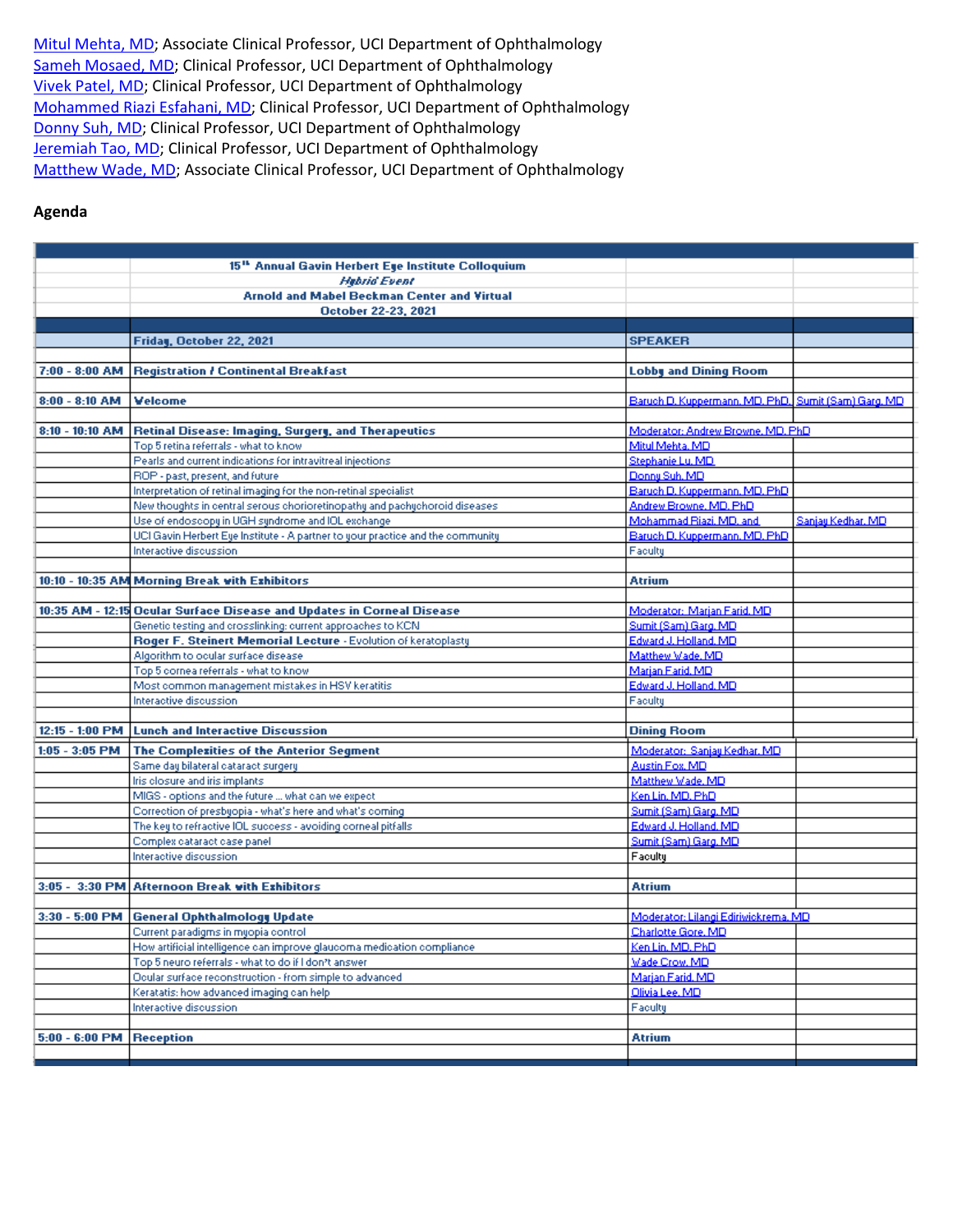|                  | Saturday, October 23, 2021                                                                         | <b>SPEAKER</b>               |  |
|------------------|----------------------------------------------------------------------------------------------------|------------------------------|--|
|                  |                                                                                                    |                              |  |
| $7:00 - 8:00$ AM | Registration / Continental Breakfast                                                               | <b>Lobby and Dining Room</b> |  |
|                  |                                                                                                    |                              |  |
|                  | 8:00 - 10:00 AM Current Concepts in Oculofacial Surgery                                            | Moderator: Jeremiah Tao, MD  |  |
|                  | New horizons in thuroid eye disease management                                                     | Lilangi Ediriwickrema, MD    |  |
|                  | Gavin Herbert Lecture -- Physicians and pilots, patients and passengers: making decisions when the | Tamara Fountain, MD.         |  |
|                  | Top 5 plastics referrals - what to know                                                            | Jeremiah Tao, MD             |  |
|                  | Scripts and tips for lumps and bumps                                                               | Tamara Fountain, MD          |  |
|                  | Avoiding disasters in oculofacial surgeries                                                        | Jeremiah Tao, MD             |  |
|                  | Approach and management of periocular tumors                                                       | Lilangi Ediriwickrema, MD    |  |
|                  | Interactive discussion                                                                             | Faculty                      |  |
|                  |                                                                                                    |                              |  |
|                  | 10:00 - 10:20 AM Morning Break with Exhibitors                                                     | <b>Atrium</b>                |  |
|                  |                                                                                                    |                              |  |
|                  | 10:20 AM - 12:05 Cataract Surgery Conundrums (case-based)                                          | Moderator: Matt Wade, MD     |  |
|                  | Panelists: Garg / Farid / Holland / Kedhar                                                         |                              |  |
|                  | Retinal co-morbidity                                                                               | Mitul Mehta, MD              |  |
|                  | Glacuoma co-morbiditu                                                                              | Austin Fox, MD               |  |
|                  | <b>Strabisums</b>                                                                                  | Charlotte Gore, MD           |  |
|                  | <b>Uveitis</b>                                                                                     | Olivia Lee, MD               |  |
|                  | <b>Neuro</b>                                                                                       | Vivek Patel, MD              |  |
|                  | Plastics                                                                                           | Lilangi Ediriwickrema, MD    |  |
|                  | Corneal                                                                                            | Matthew Wade, MD             |  |
|                  |                                                                                                    |                              |  |
|                  | 12:05 - 12:55 PM Lunch and Interactive Discussion                                                  | <b>Dining Room</b>           |  |
| $1:00 - 2:30$ PM | <b>Glaucoma Management</b>                                                                         | Moderator: Ken Lin, MD, PhD  |  |
|                  | Medications - drops and depots - current treatment paradigms                                       | Austin Fox, MD               |  |
|                  | How to identify trabecular mesh work intraoperatively? From clinical pearls to technology          | Ken Lin, MD, PhD             |  |
|                  | Lasers in glaucoma - the SALT and LIGHT trials                                                     | Sameh Mosaed, MD             |  |
|                  | Corneal surgery in the glaucoma patient                                                            | Sumit (Sam) Gard, MD         |  |
|                  | The role of drop toxicity in ocular surface disease                                                | Sameh Mosaed, MD             |  |
|                  | Interactive discussion                                                                             | Faculty                      |  |
|                  |                                                                                                    |                              |  |
| 2:30 - 2:50 PM   | <b>Afternoon Break with Exhibitors</b>                                                             | <b>Atrium</b>                |  |
|                  |                                                                                                    |                              |  |
| $2:55 - 3:45$ PM | <b>Comprehensive Round-up</b>                                                                      | Moderator: Vivek Patel, MD   |  |
|                  | Money, MOM, meetings and moving on: AAO update                                                     | Tamara Fountain, MD          |  |
|                  | Disc druses or papillaedema? How can you decide?                                                   | Vivek Patel, MD              |  |
|                  | Drug induced uveitis: classic causes and role of newer chemotherapeutic agents                     | Sanjau Kedhar, MD            |  |
|                  | Interactive discussion                                                                             | Faculty                      |  |
|                  |                                                                                                    |                              |  |
| 3:45 - 3:50 PM   | <b>Closing Remarks</b>                                                                             | Sam Garo, MD                 |  |
|                  |                                                                                                    |                              |  |
|                  |                                                                                                    |                              |  |

## **Acknowledgement of Ineligible Company Support**

The University of California, Irvine School of Medicine thanks the following companies for their support of this educational activity:

Acufocus, Aerie Pharmaceuticals, Alcon, Bausch + Lomb, BVI Medical, CorneaGen, Glaukos, Horizon, Ivantis, J&J Vision, Konan Medical, New World Medical, Novartis, SightSciences, Tarsus, Visus, Zeiss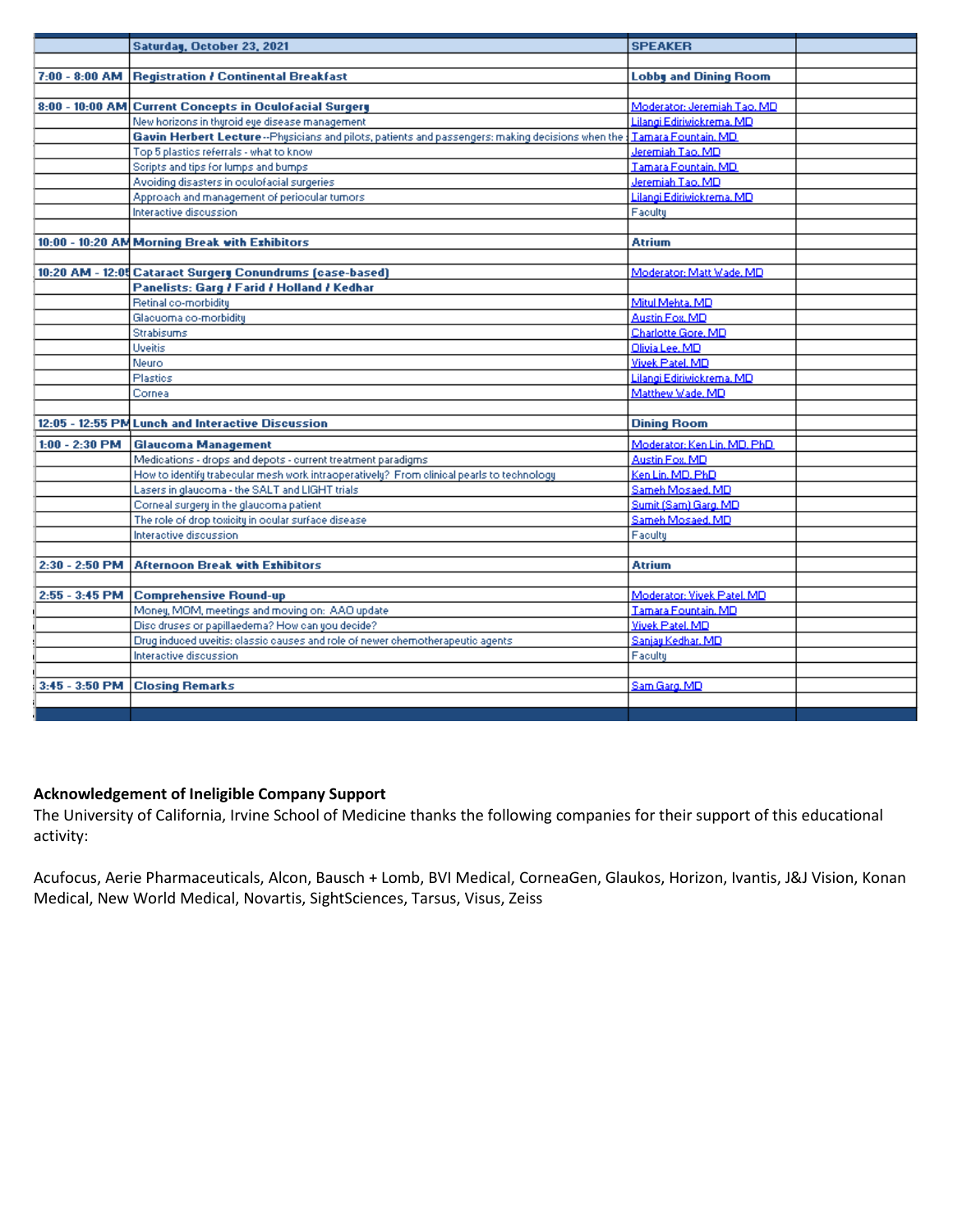## **Gavin Herbert Eye Institute 15th Annual Colloquium October 22 – 23, 2021**

**UCI OCME requires that the content of CME activities and related materials provide balance, independence, objectivity, and scientific rigor. Planning must be free of the influence or control of an ineligible company, and promote improvements or quality in healthcare. It is the policy of the UCI Office of Continuing Medical Education to insure balance, independence, objectivity, and scientific rigor in all its educational activities. All faculty and planners participating in UCI accredited CME programs are required to disclose to the activity participants any real or apparent conflict(s) of interest. This pertains to relationships with pharmaceutical companies, biomedical device manufacturers, or other corporations that may be considered ineligible companies. The intent of this policy is identifying potential conflicts of interest so participants can form their own judgments with full disclosure of the facts. It remains for the participants to determine whether the speaker's outside interests reflect a possible bias in either the exposition or the conclusions presented.**

**This activity's director(s), speakers, planners, peer reviewer, authors, coordinators and moderators have no financial relationships to disclose, except the following:**

| Speaker/Planner           | <b>Name of Ineligible Company</b>                                                                                                                                                                                                                                                                                                                                                                                                                                                                                                                                                                                                                                                                                                                                                                                                                                                                             | <b>Nature of Relevant</b>                               |
|---------------------------|---------------------------------------------------------------------------------------------------------------------------------------------------------------------------------------------------------------------------------------------------------------------------------------------------------------------------------------------------------------------------------------------------------------------------------------------------------------------------------------------------------------------------------------------------------------------------------------------------------------------------------------------------------------------------------------------------------------------------------------------------------------------------------------------------------------------------------------------------------------------------------------------------------------|---------------------------------------------------------|
| <b>Name</b>               |                                                                                                                                                                                                                                                                                                                                                                                                                                                                                                                                                                                                                                                                                                                                                                                                                                                                                                               | Relationship                                            |
| Andrew Browne, MD,<br>PhD | Allergan                                                                                                                                                                                                                                                                                                                                                                                                                                                                                                                                                                                                                                                                                                                                                                                                                                                                                                      | Honorarium recipient                                    |
| Marjan Farid, MD          | Johnson and Johnson, Amgen, Mylan, Abbott Labs, Bristol Myers<br>Squibb, Astra Zeneca                                                                                                                                                                                                                                                                                                                                                                                                                                                                                                                                                                                                                                                                                                                                                                                                                         | <b>Stock Shareholder</b><br>(excluding mutual<br>funds) |
| Sumit Garg, MD            | Allergan, Avellino, Glaukos Johnson and Johnson Vision                                                                                                                                                                                                                                                                                                                                                                                                                                                                                                                                                                                                                                                                                                                                                                                                                                                        | Consultant                                              |
| Sumit Garg, MD            | LensGen                                                                                                                                                                                                                                                                                                                                                                                                                                                                                                                                                                                                                                                                                                                                                                                                                                                                                                       | Advisor or Review<br>Panel Member                       |
| Edward Holland, MD        | Abingworth; Aerie Pharmaceuticals; Alcon, Aldeyra<br>Therapeutics; Allegro; Aurion Biotech; Avellino Labs; Azura<br>Ophthalmics; Avellino Labs; BlephEx, LLC; BRIM biotech; Claris<br>Bio; Combangio, Inc.; CorneaGen; DelsiTech; Dompe; Eluminex<br>Biosciences LTD; Expert Opinion, MD; EyePoint; EyeYonMedical;<br>Glaukos Corporation; Guide Point Global; Hanall; Invirsa;<br>Johnson & Johnson; Kala Pharmaceuticals; Laboratories THEA,<br>SAS; LifeSci Capital, LLC; Mati Pharmaceuticals; Merck; Micro<br>Optx; Mimetogen Pharmaceuticals, Inc.; Novartis, Noveome<br>Biotherapeutics, Inc.; Ocular Therapeutix; Ocuphire; Omeros<br>Corporation; Orasis Pharmaceuticals; OysterPoint; Precise Bio;<br>Senju; SightSciences; Silk Technologies; Stuart Therapeutics, Inc.;<br>Surface Pharmaceutical, Inc.; Tarsus RX; TearLab Research, Inc.;<br>Visionology Inc.; Visus Therapeutics, Inc.; Zeiss; | Consultant                                              |
| Edward Holland, MD        | Alcon; Novartis; Senju                                                                                                                                                                                                                                                                                                                                                                                                                                                                                                                                                                                                                                                                                                                                                                                                                                                                                        | Speaker                                                 |
| Edward Holland, MD        | AbbVie; Aerie Pharmaceuticals; Alcon; Bausch + Lomb; Claris Bio;<br>Dompe; Mass. Eye and Ear Institute; Mati Pharmaceuticals;<br>Novartis; Noveome Biotherapeutics, Inc.; OcuNexus<br>Therapeutics; Ocuphire; Omeros Corporation; OysterPoint;<br>Senju; Surface Pharmaceutical, Inc.; VivaVision Biotech, Inc.                                                                                                                                                                                                                                                                                                                                                                                                                                                                                                                                                                                               | Research                                                |
| Edward Holland, MD        | Aurion Biotech; Avellino Labs; Azura Ophthalmics; BlephEx, LLC;<br>Combangio, Inc.; CorneaGen; Eluminex Biosciences LTD; Expert<br>Opinion, MD; EyePoint; EyeYon Medical; Glaukos Corporation;<br>Invirsa; Kala Pharmaceuticals; Mati Pharmaceuticals; Mimetogen<br>Phaarmaceuticals, Inc.; Ocuphire; Omeros Corporation; Orasis<br>Pharmaceuticals; OysterPoint; Precise Bio; Sight Sciences; Silk<br>Technologies; Stuart Therapeutics, Inc.; Surface Pharmaceutical,<br>Inc.; Tarsus RX; TearLab Research, Inc.; Visionology Inc.; Visus<br>Therapeutics, Inc.                                                                                                                                                                                                                                                                                                                                             | <b>Stock Option</b>                                     |
| Sanjay Kedhar, MD         | <b>Visus Therapeutics</b>                                                                                                                                                                                                                                                                                                                                                                                                                                                                                                                                                                                                                                                                                                                                                                                                                                                                                     | Consultant                                              |
| Baruch D. Kuppermann,     | Allegro, allergan, Apellis, Genentech, Ionis, Novartis, Regeneron                                                                                                                                                                                                                                                                                                                                                                                                                                                                                                                                                                                                                                                                                                                                                                                                                                             | Grants / Research                                       |